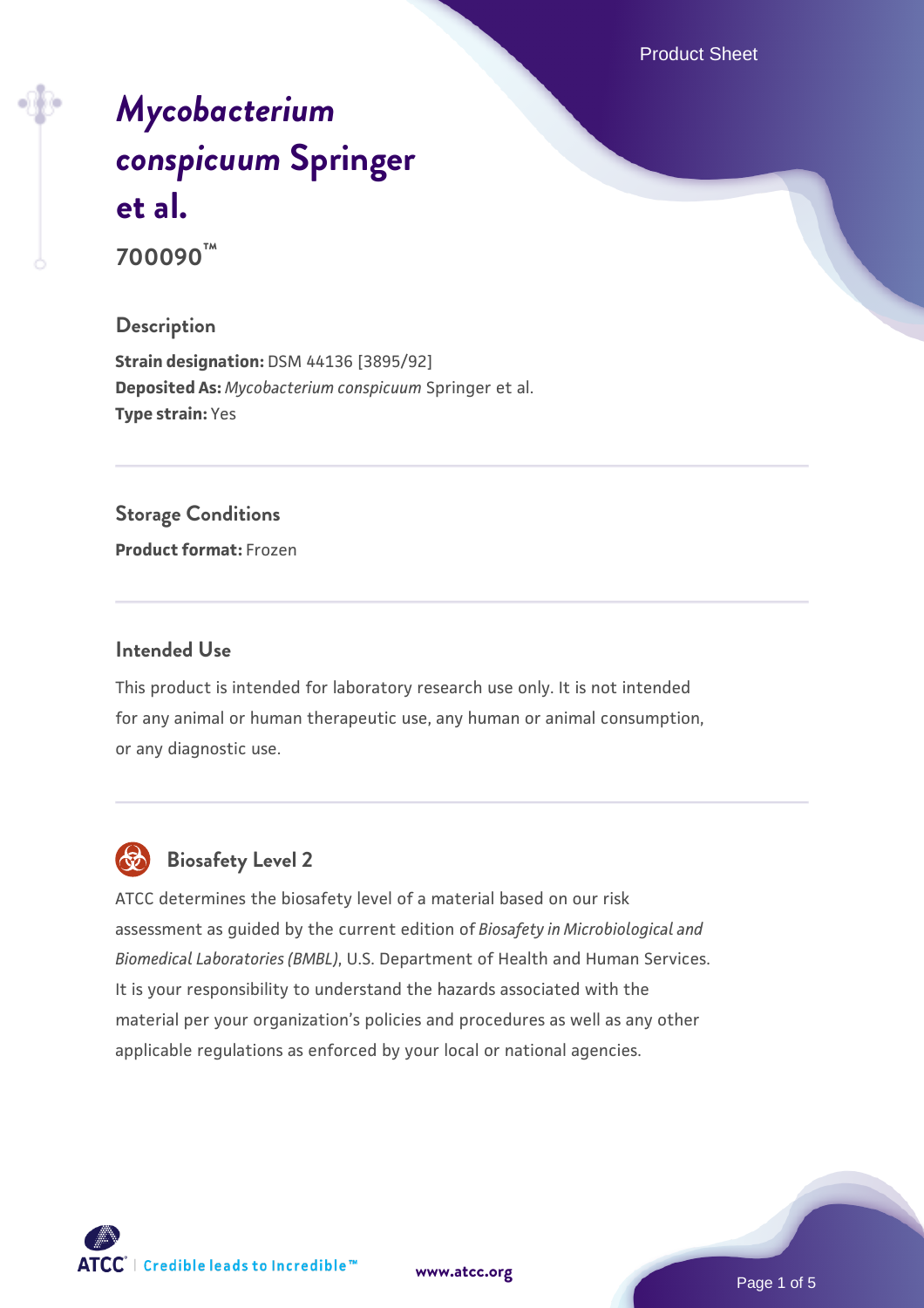# **[Mycobacterium conspicuum](https://www.atcc.org/products/700090) [Springer et al.](https://www.atcc.org/products/700090)** Product Sheet **700090**

ATCC highly recommends that appropriate personal protective equipment is always used when handling vials. For cultures that require storage in liquid nitrogen, it is important to note that some vials may leak when submersed in liquid nitrogen and will slowly fill with liquid nitrogen. Upon thawing, the conversion of the liquid nitrogen back to its gas phase may result in the vial exploding or blowing off its cap with dangerous force creating flying debris. Unless necessary, ATCC recommends that these cultures be stored in the vapor phase of liquid nitrogen rather than submersed in liquid nitrogen.

# **Certificate of Analysis**

For batch-specific test results, refer to the applicable certificate of analysis that can be found at www.atcc.org.

# **Growth Conditions**

**Medium:**  [ATCC Medium 0173: Middlebrook 7H10 Agar w/ OADC](https://www.atcc.org/-/media/product-assets/documents/microbial-media-formulations/0/1/7/3/atcc-medium-0173.pdf?rev=2fcd87d0ebaf471d8aa6aba3758ef39f) **Temperature:** 37°C **Atmosphere:** Aerobic

# **Handling Procedures**

1. Open vial according to enclosed instructions.

2. From a single tube of the recommended broth (5 to 6 ml), withdraw approximately 0.5 to 1.0 ml with a Pasteur or 1.0 ml pipette and use to rehydrate the pellet.

3. Aseptically transfer the rehydrated pellet back into the broth tube. Mix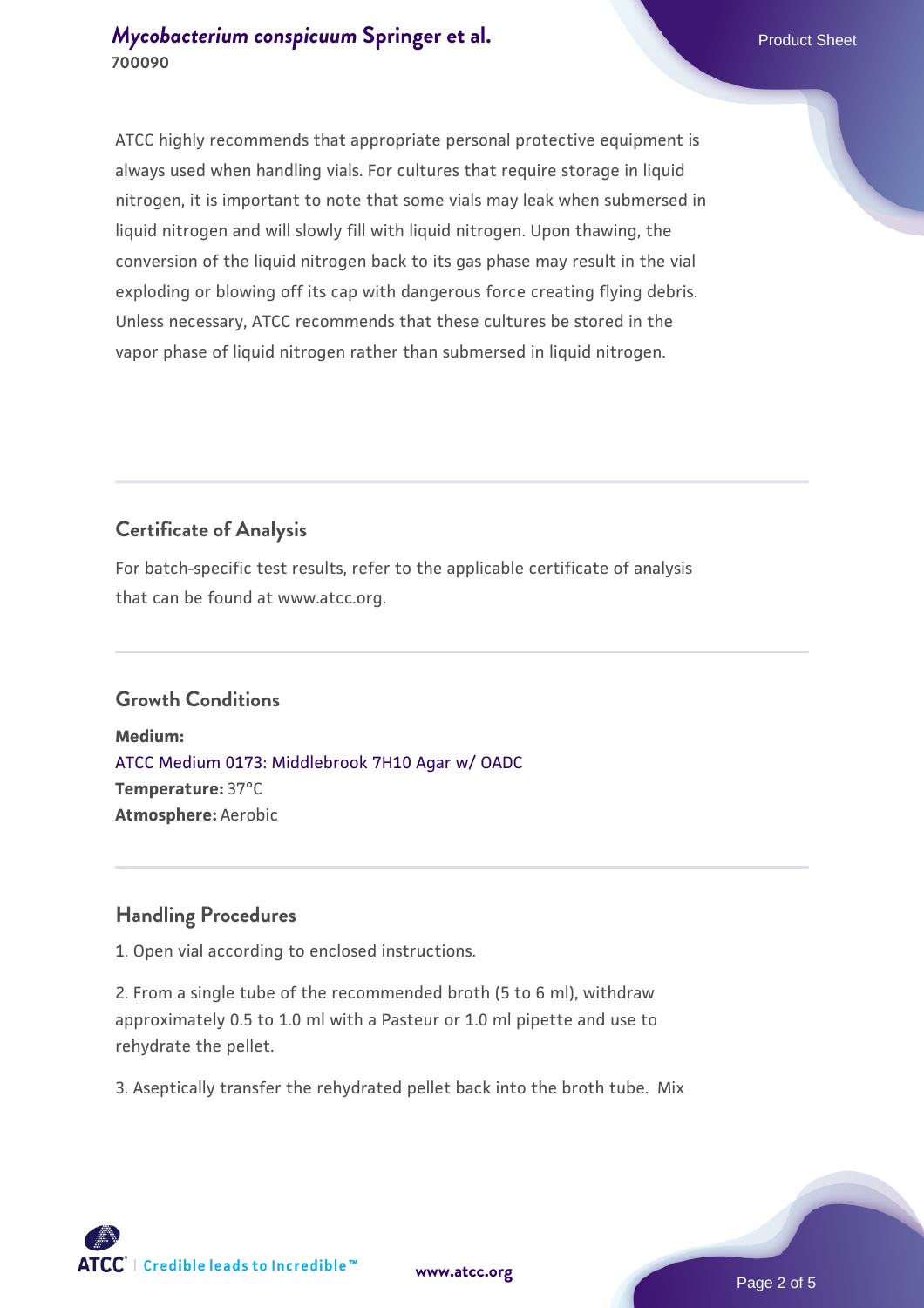well.

4. Heavily inoculate a slant of #90 and/or a plate of #173 agar.

5. After growth has been achieved, additional transfers may be made.

#### **Notes**

Growth on solid medium will take up to 2-3 weeks.

 Colonies on #173 plates are small, clear, entire, circular, convex, and smooth.

## **Material Citation**

If use of this material results in a scientific publication, please cite the material in the following manner: *Mycobacterium conspicuum* Springer et al. (ATCC 700090)

#### **References**

References and other information relating to this material are available at www.atcc.org.

#### **Warranty**

The product is provided 'AS IS' and the viability of ATCC® products is warranted for 30 days from the date of shipment, provided that the customer has stored and handled the product according to the information included on the product information sheet, website, and Certificate of Analysis. For living cultures, ATCC lists the media formulation and reagents

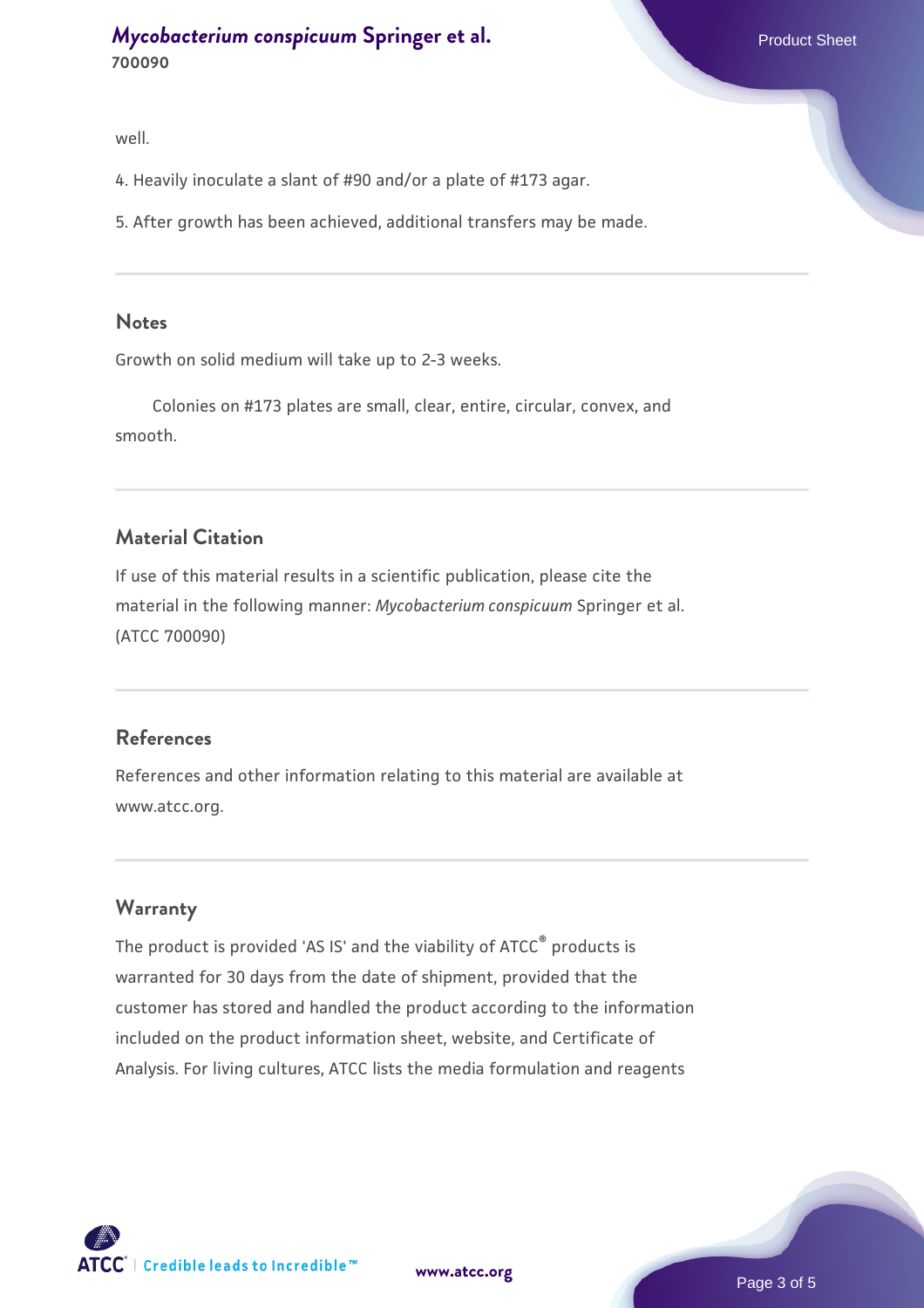that have been found to be effective for the product. While other unspecified media and reagents may also produce satisfactory results, a change in the ATCC and/or depositor-recommended protocols may affect the recovery, growth, and/or function of the product. If an alternative medium formulation or reagent is used, the ATCC warranty for viability is no longer valid. Except as expressly set forth herein, no other warranties of any kind are provided, express or implied, including, but not limited to, any implied warranties of merchantability, fitness for a particular purpose, manufacture according to cGMP standards, typicality, safety, accuracy, and/or noninfringement.

# **Disclaimers**

This product is intended for laboratory research use only. It is not intended for any animal or human therapeutic use, any human or animal consumption, or any diagnostic use. Any proposed commercial use is prohibited without a license from ATCC.

While ATCC uses reasonable efforts to include accurate and up-to-date information on this product sheet, ATCC makes no warranties or representations as to its accuracy. Citations from scientific literature and patents are provided for informational purposes only. ATCC does not warrant that such information has been confirmed to be accurate or complete and the customer bears the sole responsibility of confirming the accuracy and completeness of any such information.

This product is sent on the condition that the customer is responsible for and assumes all risk and responsibility in connection with the receipt, handling, storage, disposal, and use of the ATCC product including without limitation taking all appropriate safety and handling precautions to minimize health or environmental risk. As a condition of receiving the material, the customer agrees that any activity undertaken with the ATCC product and any progeny or modifications will be conducted in compliance with all applicable laws, regulations, and guidelines. This product is provided 'AS IS' with no representations or warranties whatsoever except as expressly set forth



**[www.atcc.org](http://www.atcc.org)**

Page 4 of 5